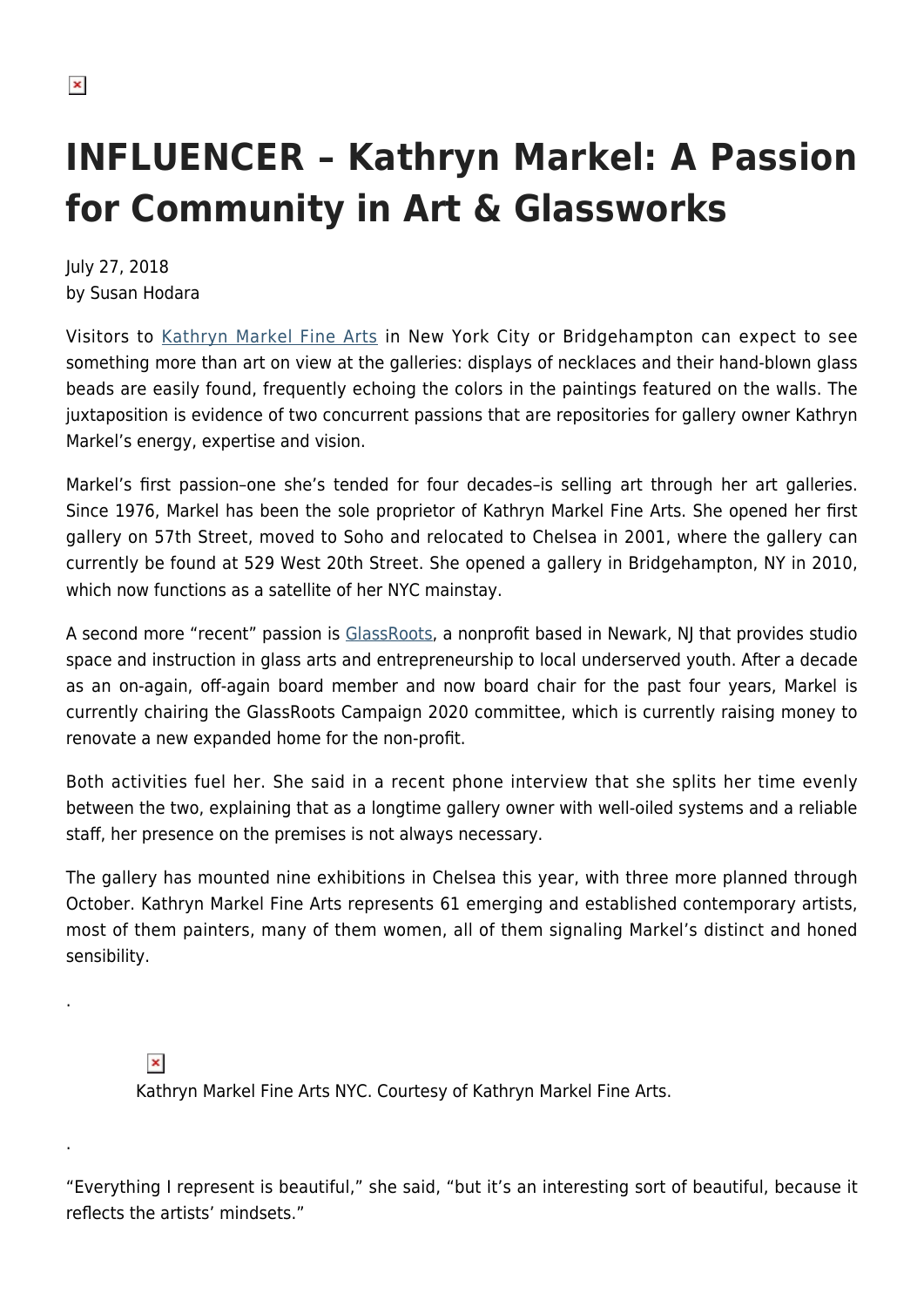The depth of possibility in those mindsets drives Markel. She savors her interactions with her artists and her role in giving them opportunities to develop and show their work.

And to sell it. Markel's clientele are a mix of private collectors, designers and art consultants, and her pricing, she said, "is pretty reasonable. I like to keep everything under \$20,000, with most of it under \$10,000." The gallery courts the public by offering Chelsea gallery tours, a blog on its website, and a digital "Picture of the Week" delivered to subscribers via email.

Aesthetically, Markel appreciates works that revel in the tension between accident and intentionality, like Sydney Licht's somewhat precarious sculptures, shown in her latest solo exhibitions in Chelsea and Bridgehampton, NY.

Licht's paintings are still lifes: brimming containers – bowls, boxes, vases – alongside domestic objects like sardine cans, tape dispensers and Kleenex. Her subjects are often flattened and shoved towards the edges of the frame. Extending her imagery, her sculptures consist of found boxes, their logos and decorations exposed. They are stacked but not attached, and they could easily topple, especially in a crowded gallery. None has, but both Licht and Markel were galvanized by the risk.

"I love an artist's willingness to play," Markel said, a quality she calls "joie de paint."

.

.

.

 $\pmb{\times}$ "Still Life with Tape Dispenser" by Sydney Licht, 2018. Oil on linen, 10 x 10 inches. Courtesy Kathryn Markel.

Visitors to the gallery's website will see that "joie de paint" is everywhere, not only on canvases but in sculptures and mixed-media assemblages, in abstraction and representation. Colors explode. Patterns flow. The adjectives that come to mind include "dynamic" and "delightful."

The same modifiers apply to Markel herself. A petite woman with short salt-and-pepper hair, she exudes a gusto that is contagious. She married her husband, Huibert Soutendijk, in 1975. "He's Dutch," she said. "I like to call us 'The Flying Dutchman and the Jewish princess.'" The parents of two grown sons, the couple divide their time between homes in Bronxville, in Westchester County, NY and in Sagaponack, NY in The Hamptons.

She can be found on weekends in her Bridgehampton gallery, greeting visitors with an enthusiastic "Hiiiii! If you have any questions, you know where to find me."

> $\pmb{\times}$ Kathryn Markel with works by Deborah Zlotsky. Courtesy of Kathryn Markel Fine Arts.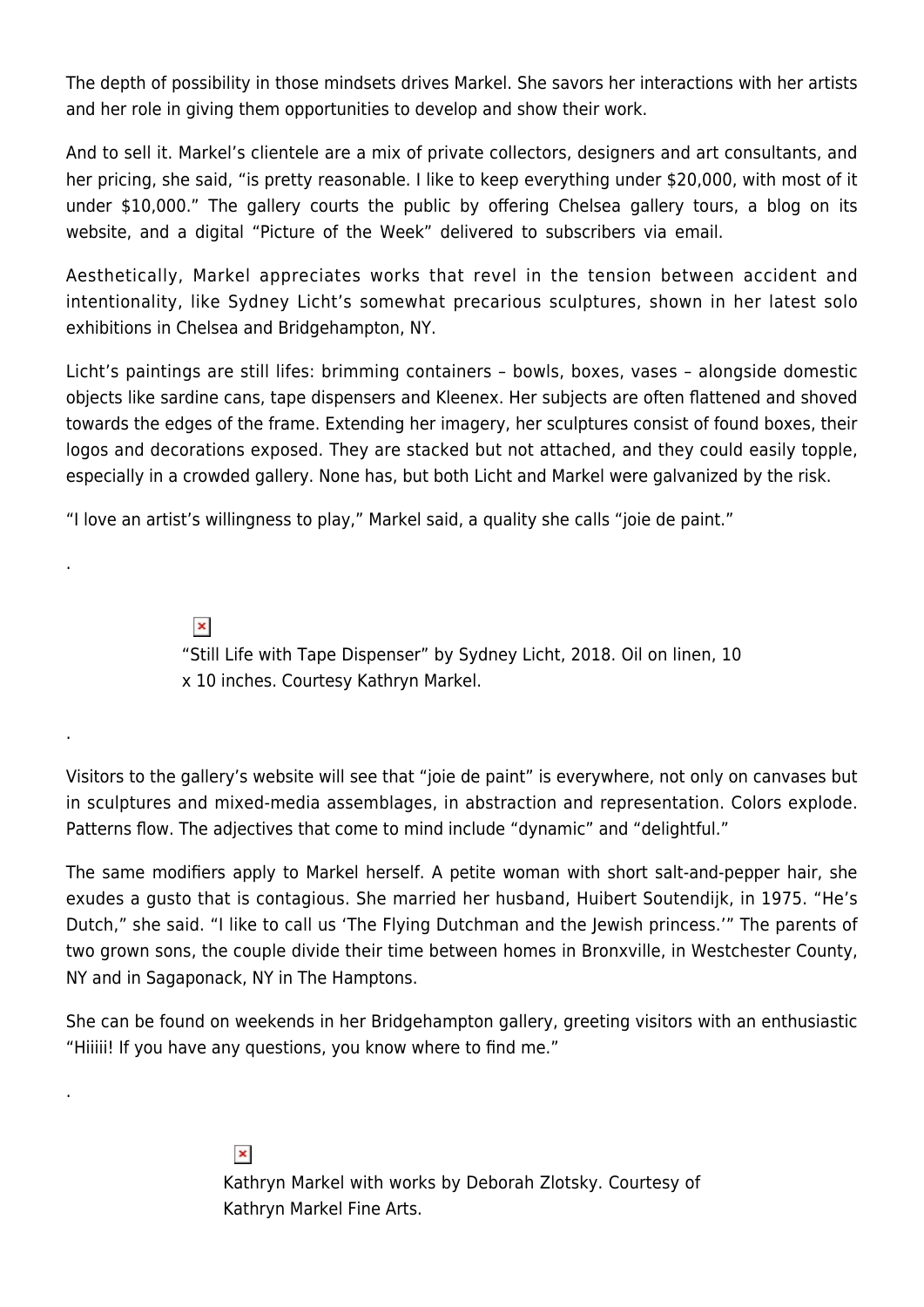When she's not in her galleries, Markel might be found at GlassRoots. She was first introduced to the organization by its founder, Patricia Kettenring, a fellow member of the women's arts organization [ArtTable.](https://www.arttable.org/) The ability of the glass arts to engage young people impressed Markel.

"Glass as a medium can be transformative for these kids," she said. "Not only do they get to be creative, but they have to learn problem-solving and fine motor skills. They have to understand engineering and science. They have to be patient and focused and persistent."

## $\pmb{\times}$

.

.

.

.

.

GlassRoots kids in mosaic frames class. Courtesy of Kathryn Markel Fine Arts.

Since opening in 2001, GlassRoots has expanded in size and reach. It is preparing to move from its 5,700-square foot location to a nearby 25,000-square foot 19th-century former hospital—an endeavor that requires extensive renovations and a \$2.1 million budget.

As chair of the GlassRoots Campaign 2020 committee, Markel is spearheading the effort to raise those funds. The committee has already procured \$1.6 million, and the organization is scheduled to occupy its new quarters next spring.

And the necklaces? Markel loves them. Designed by Kate Dowd, GlassRoots' assistant program director and flame-working instructor, they are made at GlassRoots by students and staff and feature clusters of quirky round beads in families of color. "Kathy always wears them," GlassRoots' CEO Barbara Heisler said. "She owns a whole series, and she coordinates them with her outfits."

Markel also sells them, in both of her galleries and at art fairs the gallery participates in. Heisler said it was significant that Markel presents the jewelry among works of art.

"When people see the necklaces," she said, "they are connecting them to Kathy, but they are also connecting them to art."

 $\pmb{\times}$ 

GlassRoots necklaces. Courtesy of Kathryn Markel Fine Arts.

A necklace costs \$135, all of which is given to GlassRoots. Markel estimated that she sells between 30 and 40 a year. "She'll sell you one off her neck if you like it," Heisler said.

That same enthusiasm for building the GlassRoots program also manifests in the way Markel builds